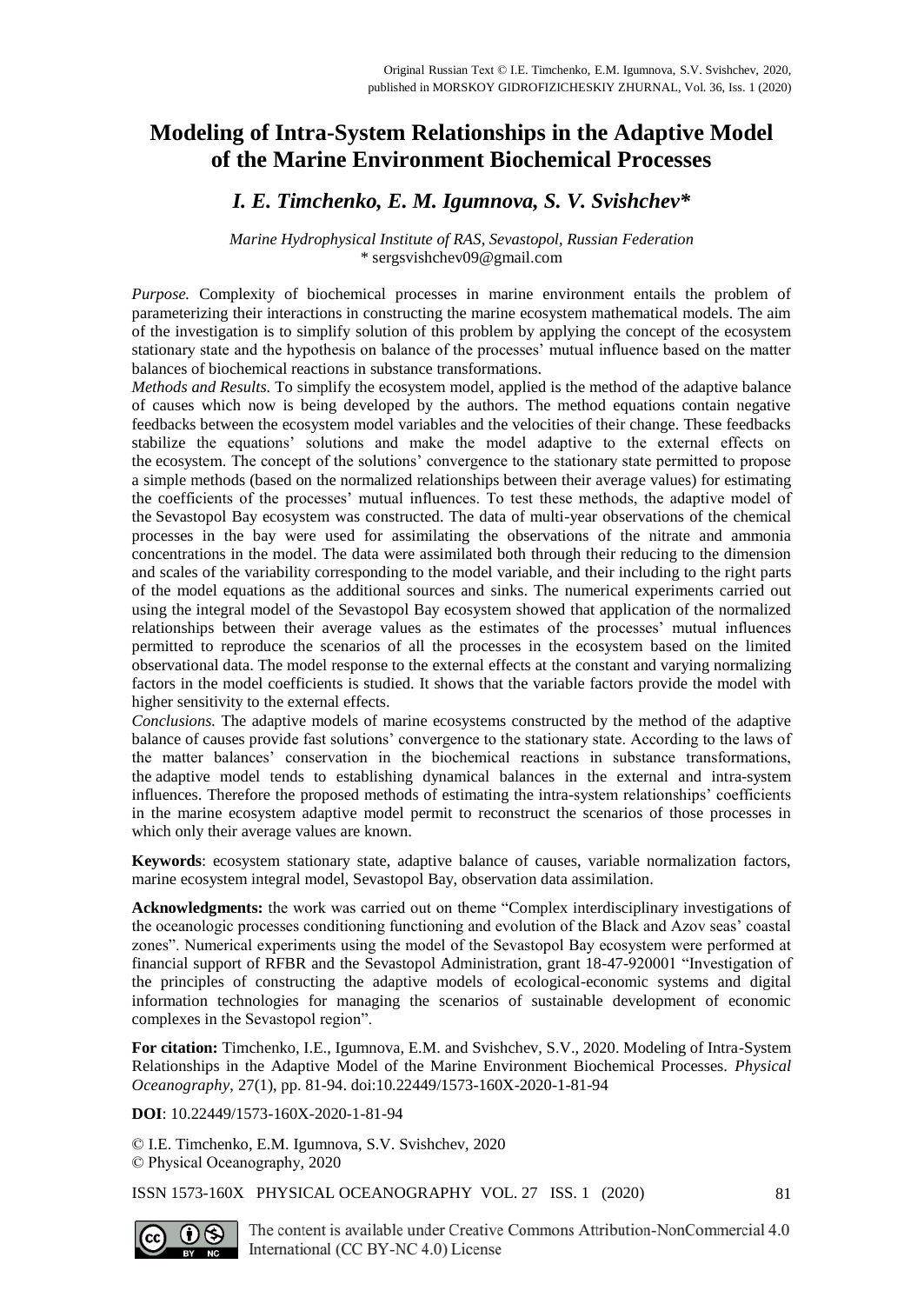## **Introduction**

The models of marine ecosystems describe processes in the sea that characterize the life cycles of living objects and the chemical reactions of substance transformation in the marine environment. Due to the complexity of these processes, in the mathematical modeling of ecosystems a problem of parameterization of the of biochemical process mutual influences exists. In order to solve it, it is necessary to use observational data. In a number of studies, the concept of the ecosystem stationary state was used for this purpose, adopting the hypothesis of an adaptive balance of mutual causes of processes when their values deviate from the stationary state [1]. In this case, it becomes possible to apply the adaptive balance of causes method [2–3] to construct the of the ecosystem model equations, which significantly simplifies them compared to the traditionally used parameterization of cause-effect relationships [4–12].

A hypothesis on maintaining a balance of causes allows us to express assessments of the influence coefficients in the model equations using the ratios of stationary values of the concentrations of the ecosystem simulated substances. In the present work, this approach is considered on the example of an integral model of the sea upper layer ecosystem. The aim of this work is to develop a method for assessing the influence coefficients in an adaptive ecosystem model, based on the relationship of the average values of simulated processes. Earlier in [2, 3, 13], a method for normalizing dimensionless factors that appear in front of average relations, when the affecting functions are reduced to the variability scale of the ecosystem model main variable, was proposed. The factors were considered constant and were selected inversely proportional to the number of affecting functions. Particularly, in [3, 13] this method was applied in the problem of reconstructing the intra-annual variability of nitrification processes in the Sevastopol Bay. In this work we propose a modification of the method using variable normalizing factors that take into account the dynamics of biochemical substance concentrations in the marine environment. It is shown that both approaches make provide the assessment of effect of external factors on the variability of those biochemical processes for which there are no long-term series of observations but there are assessments of ecosystem stationary state.

### **Adaptive balance of process interaction in the marine environment**

We suppose that according to long-term observations the average concentration values of a system of interconnected biochemical substances in the marine environment are known. We consider such averages to be the ecosystem model stationary state. The stationary state concept is a consequence of the assumption that the ecosystem is stable to the external impacts affecting it. Taking these averages as the system stationary state, we divide the temporal variability of biochemical processes into two components: stationary and dynamic. The modeling problem is to construct the equations for the dynamic component using information about the stationary one as more provided with archived observational data.

The systemic integrity principle [14] involves the construction of a system of ordinary differential equations for functions representing simulated processes. An important role is played by negative feedbacks, which make model variables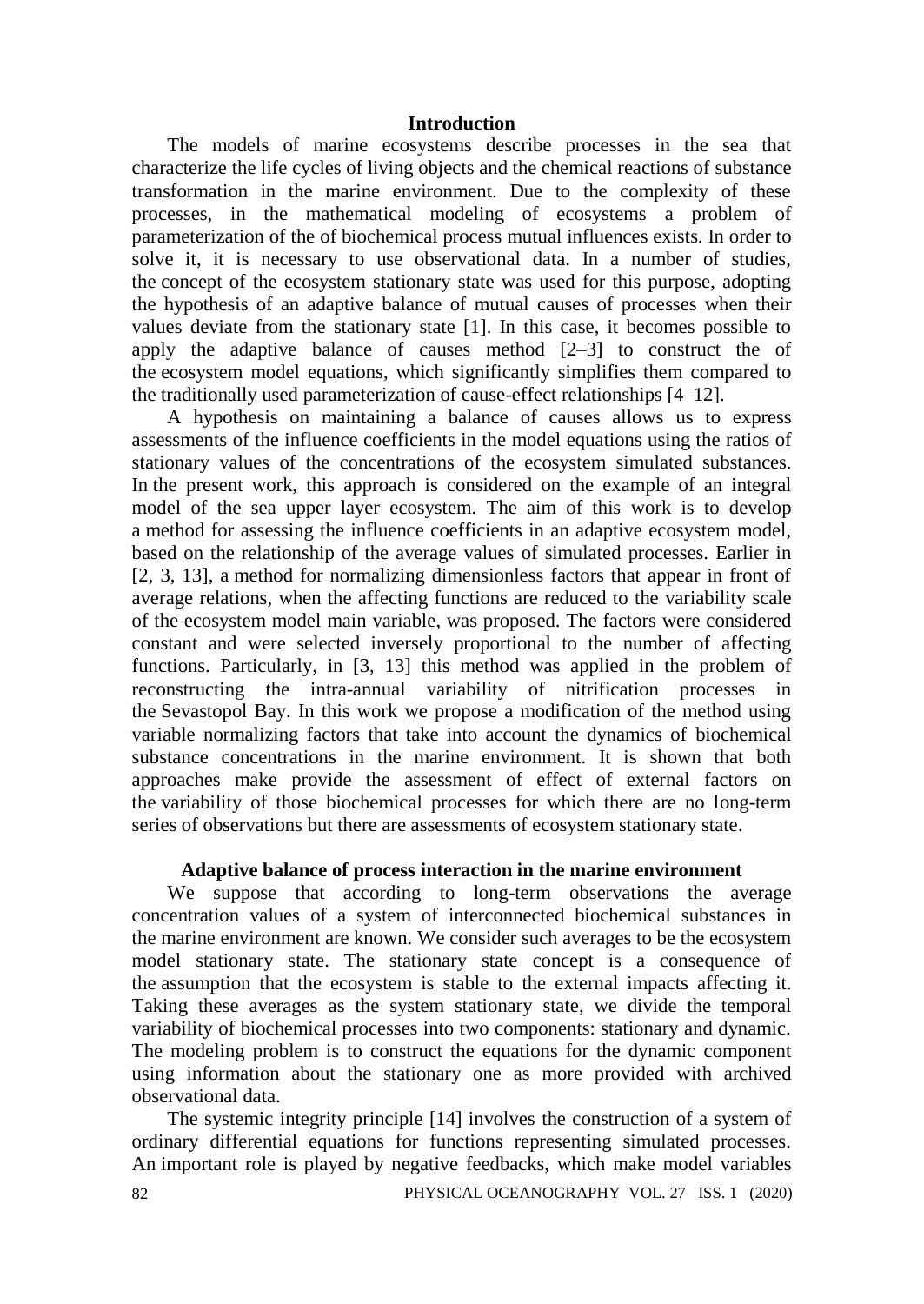dependent on the variation rates of these variables and therefore serve as factors of ecosystem stability. They automatically maintain the balances of internal and external effects in the ecosystem model. Due to the balances, the ecosystem has the property of living organism adaptation to the changing conditions of their existence [9, 11].

We denote the ecosystem model variables as  $u_i$ , and their (stationary) average values as  $C_i$ . If the variables  $u_i$  are considered as products of reactions of biochemical processes interaction, then all other variables  $u_j$  can be considered potential resources for the formation of these products. The equations of the reactions of resource transformation into the products should be subject to the mass conservation law, which links the deviations of concentrations of ecosystem variables from their stationary values:

$$
u_i - C_i = \sum_{j=1, j \neq i}^{n} a_{ij} (u_j - C_j) + A_i.
$$
 (1)

The influence coefficients  $a_{ij}$  for *n* simulated processes take into account the contributions of resource concentrations to the formation of ecosystem products under effect of external impacts  $A_i$  applied to it. Adaptation of variables to each other and to external effects, in which the material balance conservation law (1) is satisfied, should be incorporated into the structure of the model equations. This property is possessed by equations constructed by the adaptive balance of causes method [1–3]:

$$
\frac{du_i}{dt} = 2r_i u_i [C_i - F_i^+(u_i, u_j, A_i)],
$$
\n(2)

where  $r_i$  is relative rates of  $u_i$  variables change;  $F_i^+(u_i, u_j, A_i)$  are functionals from the variables  $u_i$  arising from the conservation conditions of material balances of biological and chemical reactions of substance transformation in the marine environment (1):

$$
F_{i}^{+}(u_{i}, u_{j}, A_{i}) = C_{i} = u_{i} - \sum_{j=1, j \neq i}^{n} a_{ij}(u_{j} - C_{j}) - A_{i}.
$$
 (3)

As in general case each ecosystem variable is affected by *m* of positive and   
*n* – *m* of negative effects, the functionals (3) take the following form:  

$$
F_i^+(u_i, u_j, A_i) = u_i - \sum_{k=1, k \neq i}^{m} a_{ik}(u_k - C_k) + \sum_{l=m+1, l \neq i}^{n} a_{il}(u_l - C_l) - A_l.
$$
 (4)

Substituting expression (4) into equations (2), we obtain the system of equations of the adaptive balance of causes method\n
$$
\frac{du_i}{dt} = 2r_i u_i \{C_i - [u_i - \sum_{k=1, k \neq i}^{m} a_{ik} (u_k - C_k) + \sum_{l=m+1, l \neq i}^{n} a_{il} (u_l - C_l) - A_l] \}.
$$
\n(5)

PHYSICAL OCEANOGRAPHY VOL. 27 ISS. 1 (2020) 83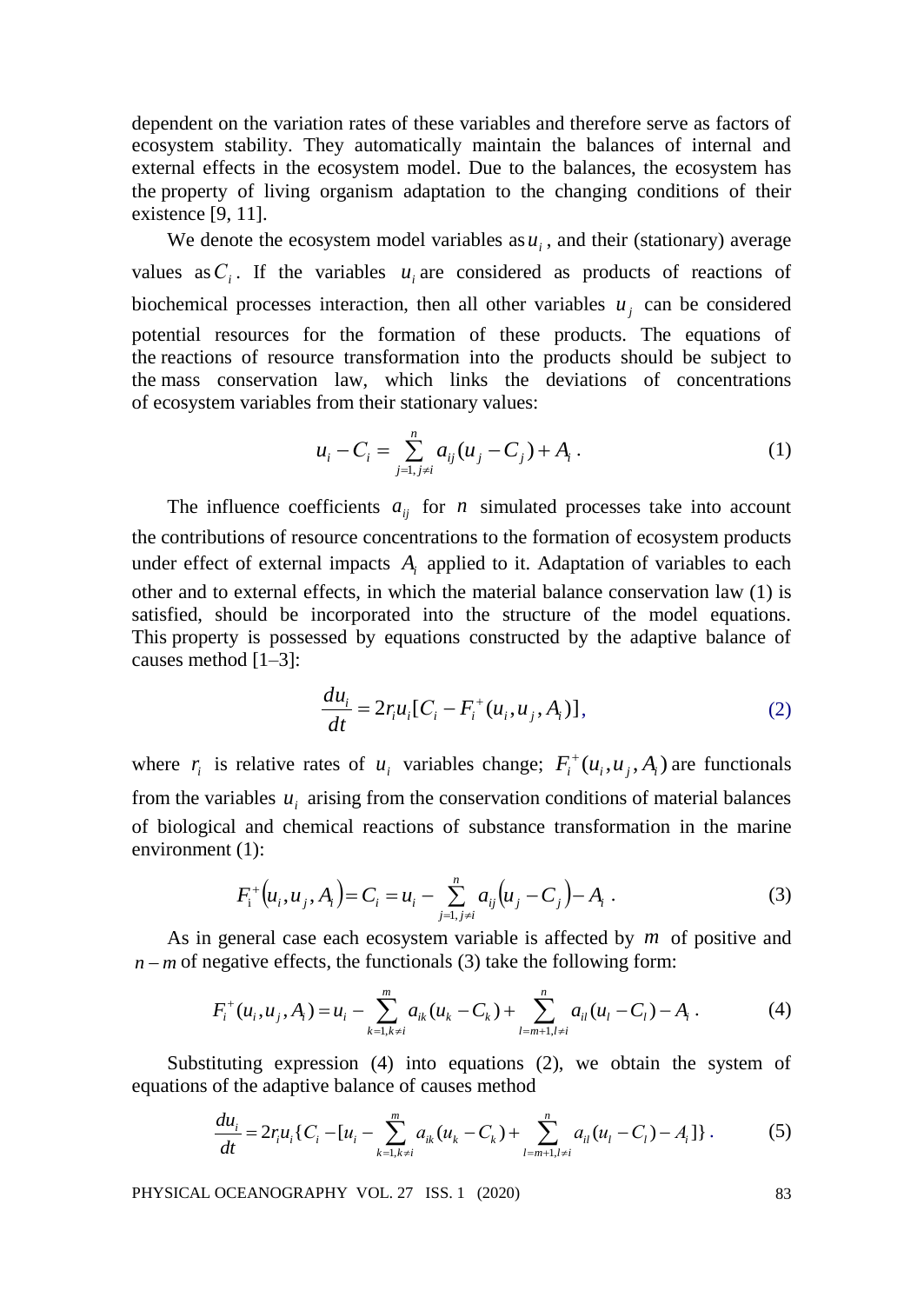Marine ecosystem model constructed by means of modular equations (5) can be called adaptive, since its variables are automatically adjusted to each other and to external effects in such a way that the conditions for maintaining material balances are satisfied (1).

### **Method of variable normalizing factors of the influence coefficients**

Since the influence coefficients determine the contribution of  $u_j$  resource to

the formation of product  $u_i$ , we assume that the ratios  $u_i = a_{ij}u_j$  take place, as they show on average how much substances involved in the reactions interact with each other. The assumptions introduced allow us to express the influence coefficients in terms of the ratio of average values. To this end, we bring all the processes that affect the formation of the process  $u_i$  to the dimension of this process by transformation:

$$
u_i = a'_{ij} C_i C_j^{-1} u_j. \tag{6}
$$

Then the coefficients  $a'_{ij}$  become dimensionless normalizing factors and the expression  $C_i C_j^{-1} u_j$  plays the effect function role on the variability scale of  $u_i$ variable.

In [3, 13] such a transformation was applied in order to reconstruct the scenario of intra-annual variability of nitrite concentration in the Sevastopol Bay. Observations of ammonium, nitrites and nitrates concentrations, as well as their average annual values, were used. The comparison of scenario with the observational data made it possible to confine ourselves in the first approximation to constant factors  $a_{ij}$  at average value ratios as assessments of the influence coefficients in the adaptive model equations (5).

In this study a modified approach to determining the factors  $a'_{ij}$ , when they become variables, since the normalization method takes into account not only the ratios of average values of the processes, but also the relative weight of the current effect is proposed. When normalizing the factors, the current positive definite values of the resources  $u_j$  were used.

For example, for the case of a balance of three interconnected processes, we define variables normalizing factors  $a'_{ij}$  as follows:

$$
u_1 = C_1 + \frac{C_2^{-1}u_2}{C_2^{-1}u_2 + C_3^{-1}u_3} \frac{C_1}{C_2} u_2' + \frac{C_3^{-1}u_3}{C_2^{-1}u_2 + C_3^{-1}u_3} \frac{C_1}{C_3} u_3'.
$$
 (7)

If the equation has both positive and negative effects, in order to maintain this condition each group of effects must be normalized to 0.5. In general case, the system of the method equations with variable normalizing factors has the form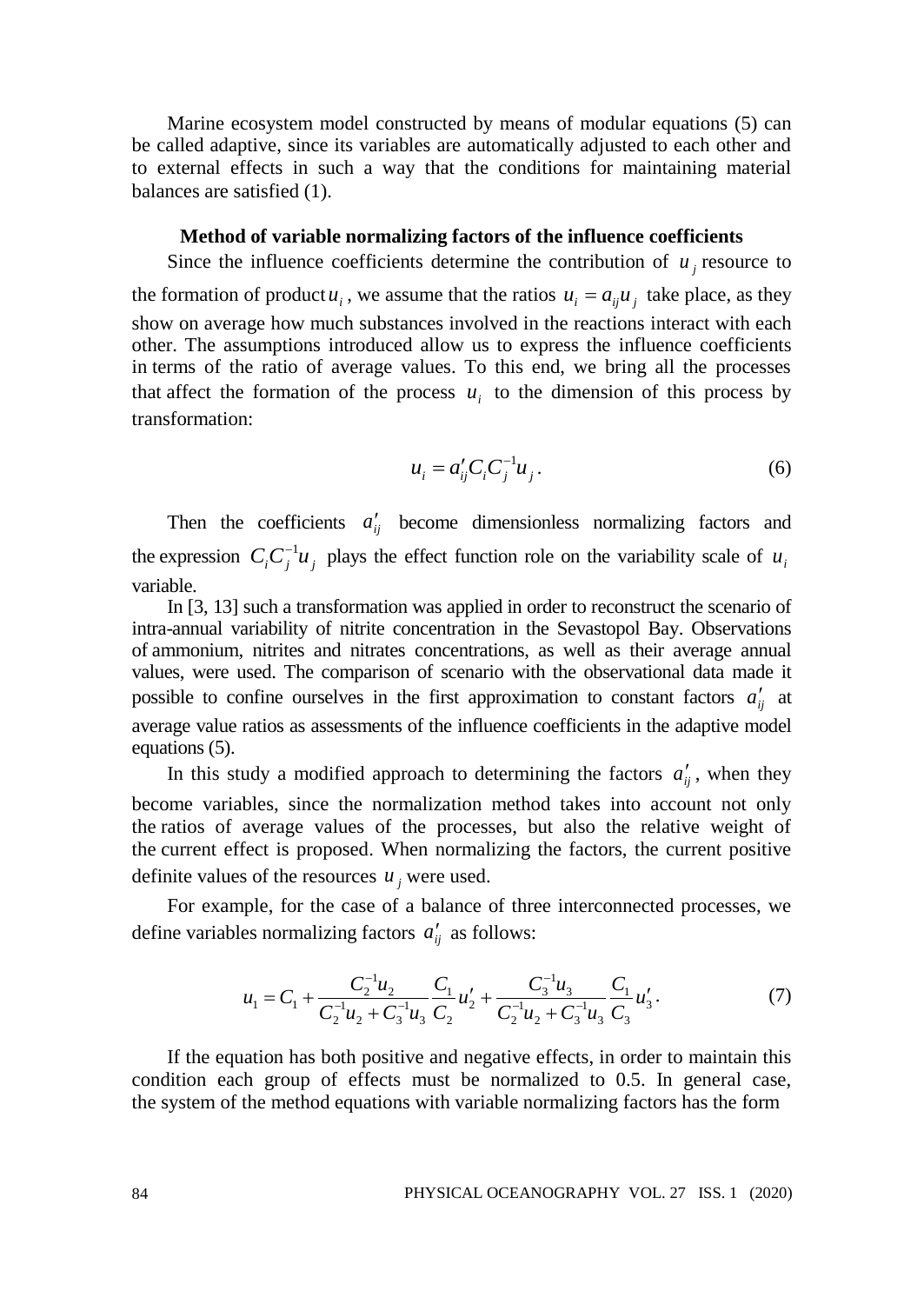$$
\frac{du_i}{dt} = 2r_i u_i \{C_i - [u_i - 0.5 \sum_{j=1, j \neq i}^{m} C_j^{-1} u_j (\sum_{k=1, j \neq i}^{m} C_k^{-1} u_k)^{-1} C_i C_k^{-1} u'_k + (0.5 \sum_{j=m+1, j \neq i}^{n} C_j^{-1} u_j (\sum_{l=m+1, j \neq i}^{n} C_l^{-1} u_l)^{-1} C_i C_l^{-1} u'_l - A_i] \}
$$
\n(8)

#### **Adaptive version of the integrated model of the sea upper layer ecosystem**

In order to test the proposed methods for assessing the influence coefficients, we used a modified ecosystem model of Fasham, Ducklow, and McKelvie [12] for the nitrogen cycle in the sea upper layer (hereinafter referred to as the Fasham model). The modification consisted in the fact that the calculated parameters of classic Fasham model were supplemented by three previously disregarded processes of dissolved organic matter destruction with the formation of ammonium ions, dissolved organic matter destruction with the formation of nitrates and a simplified nitrification process (ammonium oxidation to nitrates).

As external sources of effect on the simulated processes one can include information on the surface layer temperature and chlorophyll *a* concentration obtained from the sea upper layer satellite observations, as well as the data on transport and diffusion of substances obtained from calculations using hydrodynamic models [6, 15]. The scheme of intra-system relationships in the adaptive model of biochemical processes is represented in Fig. 1.



**F i g. 1.** Scheme of basic intra-system relationships in the integral model of biochemical processes in the sea upper layer based on the Fasham, Ducklow and McKelvie model [12]

 $\frac{du_t}{dt} = 2r\mu_t (C_t - [u_t - 0.5] \sum_{i=1}^{m} C_i^{-i} u_t \left( \sum_{i=1, j \neq i}^{m} C_i^{-i} u_t \right)^n C_i C_n^{-i} u_t' + (0.5) \sum_{i=1, j \neq i}^{m} C_i^{-i} u_t \left( \sum_{i=1, j \neq i}^{m} C_i^{-i} u_t \right)^n C_i C_n^{-i} u_t' + (0.5) \sum_{i=1, j \neq i}^{m} C_i^{-i} u_t \left( \sum_{i=1, j \neq i}^{m} C_i^{-i} u_t \right)^n C_i C_n^{-i}$ In the scheme the following notations of parameters were used: *P* is phytoplankton concentration; *Z* is zooplankton concentration; *B* is bacterioplankton concentration;  $NO_3$  and  $NH_4$  is the content of nitrogen inorganic forms (nitrate ions and ammonium ions) in the water; *DON* is a concentration of nitrogen organic forms; *D* is a content of inert organic matter (detritus);  $A_i$  is external effects on the ecosystem caused by various factors, including the marine environment dynamics. All model variables are non-negative and are expressed in milligrams of nitrogen per cubic meter.

To construct the model, we use the system of equations (8). In the equation for phytoplankton concentration the variation rate of concentration is determined by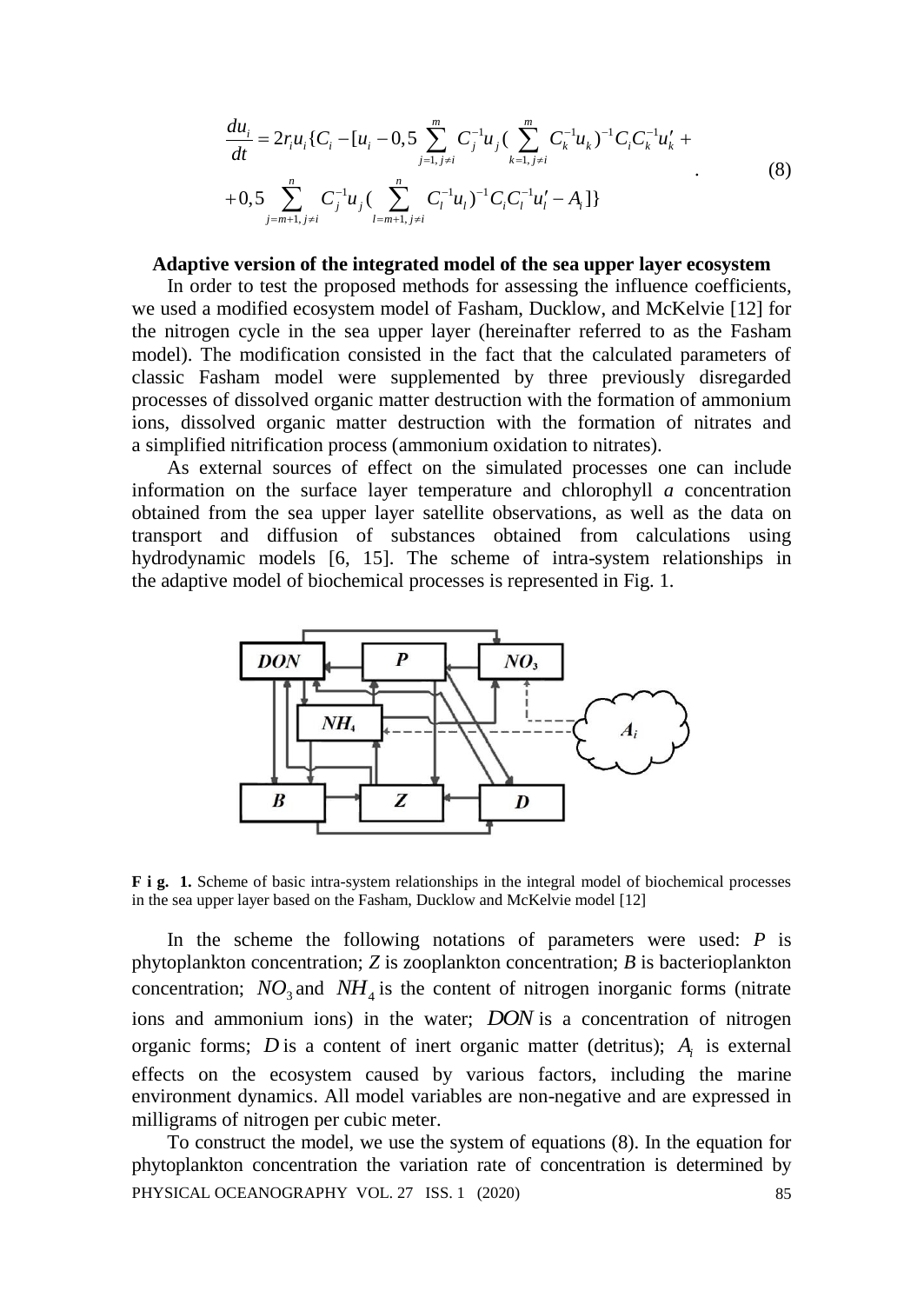the consumption of nutrients by phytoplankton cells  $a_{14}NO_3 + a_{15}NH_4$ , expenditures on vital activity  $(-a_{16}DOM)$  and natural mortality  $(-a_{17}D)$  as well as

grazing of phytoplankton by zooplankton 
$$
(-a_{12}Z)
$$
:  
\n
$$
\frac{dP}{dt} = 2r_p P \{C_p - [P - C_p (a_{14}C_{NO_3}^{-1}NO'_3 + a_{15}C_{NH_4}^{-1}NH'_4 - a_{12}C_2^{-1}Z' - a_{16}C_{DON}'DON' - a_{17}C_D^{-1}D')]\}
$$
\n(9)

The processes of phytoplankton sedimentation and its removal outside the system were not taken into account in this model. The limitation of phytoplankton biomass growth rate by other nutrients (phosphates, silicates), temperature and illumination was not taken into account.

The variation rate of zooplankton concentration is determined by the processes of its growth due to nutrition of phyto- and bacterioplankton organisms and detritus  $(a_{21}P + a_{23}B + a_{27}D)$ , as well as expenses on vital functions  $(-a_{25}NH_4 - a_{26}DOM)$ . The zooplankton grazing by organisms of higher trophic levels was not taken into account in this model. The equation for zooplankton

concentration was used in the following form:  
\n
$$
\frac{dZ}{dt} = 2r_Z Z \{ C_Z - [Z - C_Z (a_{21} C_P^{-1} P' + a_{23} C_B^{-1} B' + a_{27} C_D^{-1} D' - a_{25} C_{NH_4}^{-1} NH'_4 - a_{26} C_{DON}^{-1} DON'] \}
$$
\n(10)

Variation rate of bacterioplankton concentration is determined by the consumption of ammonium and dissolved organic matter by the bacterioplankton cells  $(a_{35}NH_4 + a_{36}DON)$ , its grazing by zooplankton  $(-a_{32}Z)$  and expenditures on natural mortality  $(-a_{37}D)$ :

$$
\frac{dB}{dt} = 2r_B B \{ C_B - [B - C_B (a_{35} C_{NH_4}^{-1} NH_4' ++ a_{36} C_{DON}^{-1} DON' - a_{32} C_Z^{-1} Z' - a_{37} C_D^{-1} D')] \}
$$
\n(11)

Inorganic forms of nitrogen are spent on the phytoplankton growth –  $(a_{14}NO_3)$ and  $(a_{15}NH_4)$ . The pool of nutrients is replenished due to the excretion of undigested part of food  $(a_{52}Z)$  by zooplankton and dissolved organic matter destruction with the formation of nitrates  $(a_{46}$ *DON*) and ammonium $(a_{56}$ *DON*). In addition, there is a redistribution of substance from ammonium  $(-a_{54}NO_3)$  to

nitrates 
$$
(+a_{45}NH_4)
$$
 during the nitrification process:  
\n
$$
\frac{dNO_3}{dt} = 2r_{NO_3}NO_3 \{C_{NO_3} - [NO_3 - C_{NO_3}(a_{45}C_{NH_4}^{-1}NH'_4 + a_{46}C_{DON}^{-1}DON' - a_{41}C_P^{-1}P')] \}
$$
\n(12)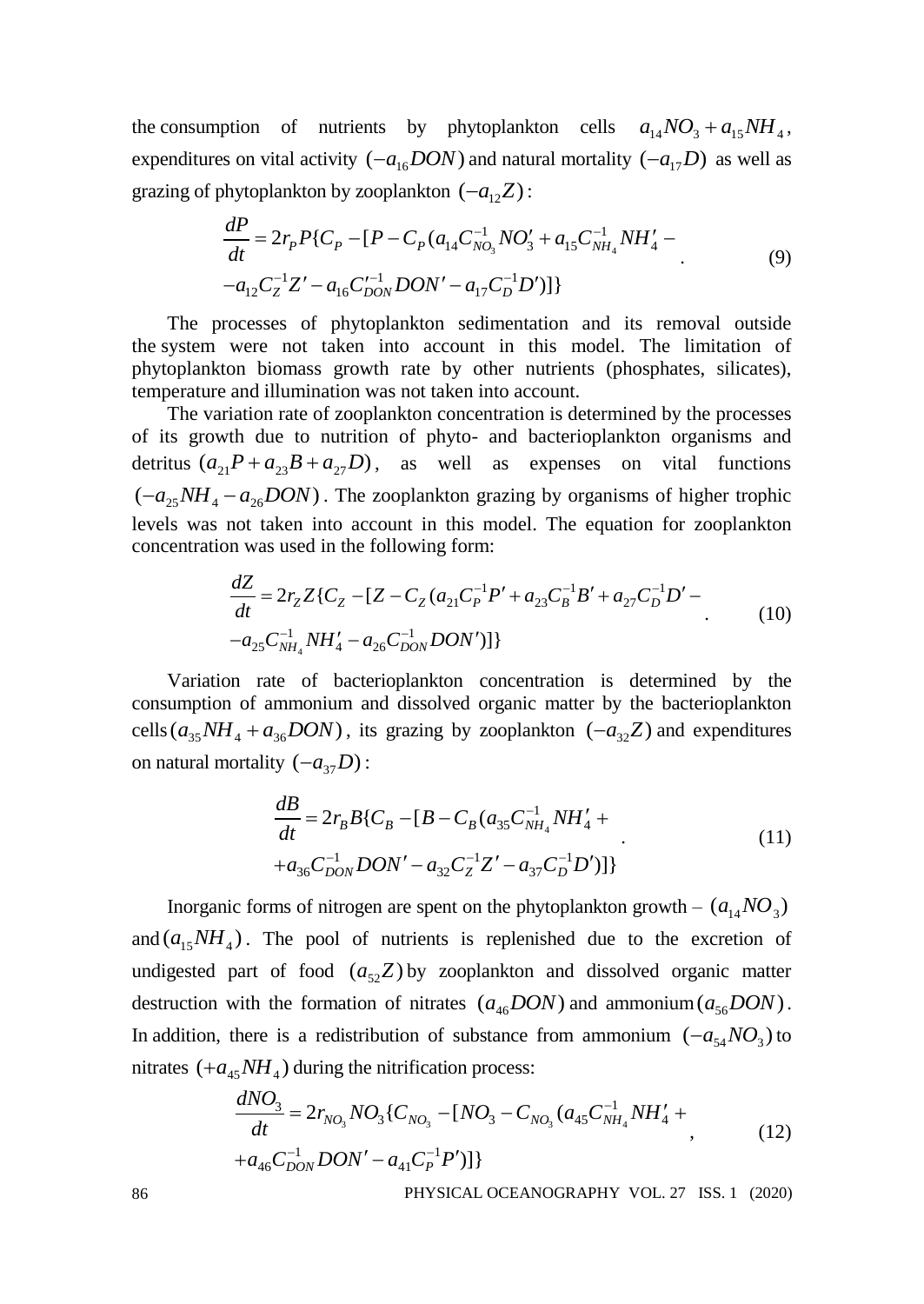$$
\frac{dNH_4}{dt} = 2r_{NH_4}NH_4\{C_{NH_4} - [NH_4 - C_{NH_4}(a_{52}C_Z^{-1}Z' + a_{56}C_{DON}^{-1}DON' - a_{51}C_P^{-1}P' - a_{53}C_B^{-1}B' - a_{54}C_{NO_3}^{-1}NO_3']\}
$$
\n(13)

The concentration variation rate of nitrogen dissolved organic forms is determined by the release of vital activity metabolites  $(a_{61}P + a_{62}Z)$  by phytoplankton and zooplankton and the decomposition (mineralization) of detritus to dissolved organic matter  $(a_{67}D)$ , as well as dissolved organic matter consumption by bacterioplankton  $(-a_{63}B)$  and the destruction of dissolved organic

matter with the formation of nitrates 
$$
(-a_{64}NO_3)
$$
 and ammonium  $(-a_{65}NH_4)$ :  
\n
$$
\frac{dDON}{dt} = 2r_{DON}DON\{C_{DON} - [DON - C_{DON}(a_{61}C_P^{-1}P' + a_{62}C_Z^{-1}Z' + a_{67}C_D^{-1}D' - a_{63}C_B^{-1}B' - a_{64}C_{NO_3}^{-1}NO_3' - a_{65}C_{NH_4}^{-1}NH'_4)\}\
$$
\n(14)

The detrital pool is replenished due to phytoplankton and bacterioplankton natural mortality  $(a_{71}P + a_{73}B)$ , and is consumed as a result of bacterial decomposition (mineralization) of detritus to dissolved organic matter  $(-a_{76}$ *DON*) and zooplankton nutrition  $(-a_{72}Z)$ :

$$
\frac{dD}{dt} = 2r_D D\{C_D - [D - C_D(a_{71}C_P^{-1}P' + a_{73}C_B^{-1}B' - a_{72}C_Z^{-1}Z' - a_{76}C_{DON}^{-1}DON']\}
$$
\n(15)

The finite-difference representation of the system of equations  $(9)$ – $(15)$  under the additional condition  $2\Delta tr_i C_i = 1$ , where  $\Delta t$  is a time step of calculations, takes the following general form:

$$
u_i^{k+1} = 2u_i^k \{1 - \frac{1}{2C_i} [u_i^k - \sum_{j=1, j \neq i}^n a_{ij} (u_j^k - C_j) - A_i^k] \}.
$$
 (16)

The system of equations was supplemented by logical conditions that controlled the variability limits of the model variables:

$$
u_i = IF[u_i < 0; 0; IF(u_i > 2C_i; 2C_i; u_i)].\tag{17}
$$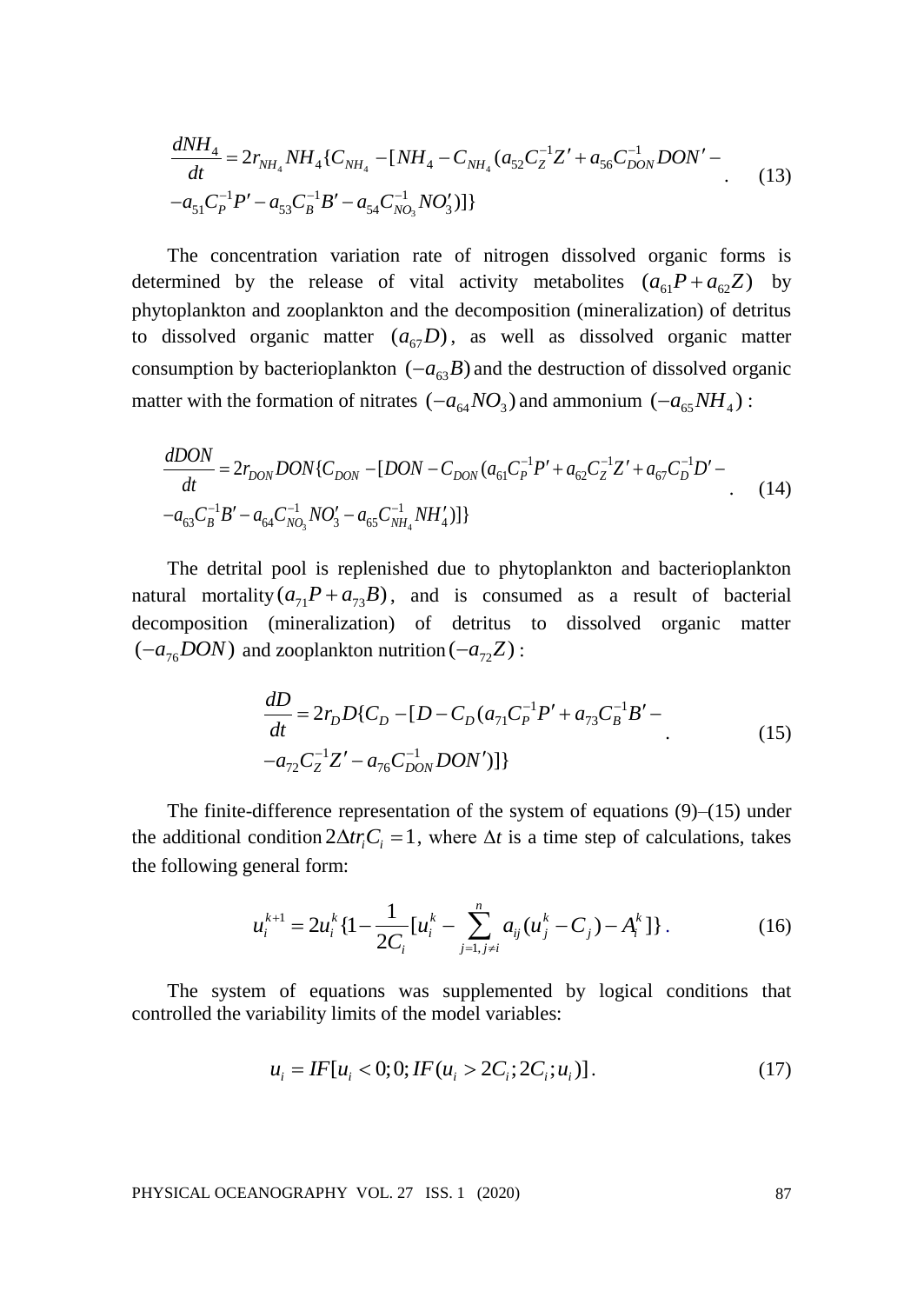# **Assimilation of hydrochemical observation data in the integral model of the Sevastopol bay ecosystem**

As an example, we consider the application of the integrated ecosystem model (9)–(15) to observations of biochemical processes in the Sevastopol Bay. The data on the content of nitrogen inorganic forms (nitrate ions and ammonium ions) in the water were taken from [3, 13] and are consistent with long-term values [16– 18]. The following average values for the concentrations of phytoplankton, zooplankton, bacterioplankton, nitrates, ammonium, dissolved organic forms of nitrogen and detritus, respectively, were obtained from the archival data of longterm observations of biochemical processes in the bay: 37.74; 18.87; 12.0; 42.35; 5.60; 18.0 and 15.0 mgN/ $m<sup>3</sup>$ . These average values are taken as the ecosystem stationary state and their normalized ratios are used in the expressions for the influence coefficients in the finite-difference representations (16) of model equations of  $(9) - (15)$ . The calculations were performed at 300 steps in time (dimensionless days).

The experiment results are represented in Fig. 2, *a* and *b*.

A comparison of the scenarios revealed the fact that both options provide the establishment of the specified average values of processes already at the first 15 steps of iterations. The greater the initial deviation from the simulated substance average concentration, the longer the transition process of establishing a stationary state. The nature of transient attenuation in the case of constant factors is aperiodic, and in the case of variable factors it is periodic. As follows from Fig. 2, *c* and *d*, the graphs for dissolved organic forms of nitrogen and bacterioplankton, the identification of variable factors in the ecosystem model equations occurred simultaneously with the calculation of scenarios of these processes. Thus, during the iterations the variable factors provided a differentiated recording of current values of the resources that form the values of the simulated processes.

The variable factor method was applied to assimilate the data of long-term observations of nitrate and ammonium concentrations in the Sevastopol Bay in the ecosystem model (9)–(15). In Fig. 3, *a* and *b* the measured concentrations are shown by circles and the results of their polynomial approximation are shown by dashed lines. In Fig. 3, *c* and 3, *d* the graphs of the averaged intra-annual variation of nitrate and ammonium concentrations, obtained by moving averaging of time series of observations over a time interval of 30 days are given. These averaged series of observations were used in experiments on assimilation of observations in an ecosystem model.

Unlike the classical approaches to data assimilation [19–21], the adaptive models are characterized by a simpler way of observational data assimilation in them [2, 3, 13]. Observations are included as additional source functions in parentheses of model equations (9)–(15) after they are brought to the corresponding variability interval of the variable by transformation (6). The assimilation results of nitrates and ammonium observation time series in the model, depicted in Fig. 3, *c* and *d* are presented in Fig. 4, *a* and *b*. It should be pointed out that the adaptive model turned out to be sensitive to external effects of ammonium and nitrate concentration observations. Scenarios of phyto-, zoo- and bacterioplankton concentrations shown in Fig. 4, *a* deviate from their average values by 20–40 %.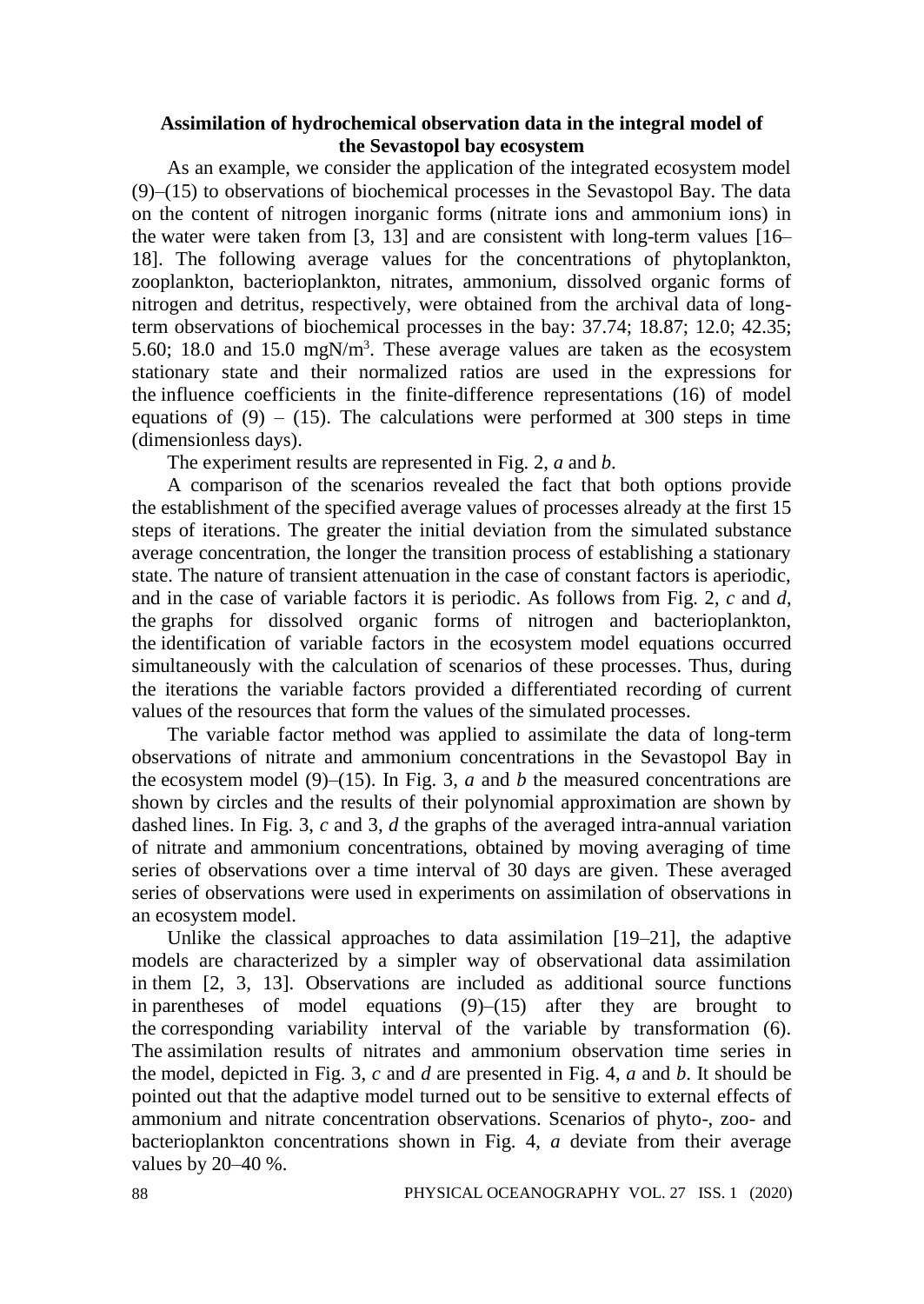

**F i g. 2.** Convergence to the stationary state of the substance concentrations' scenarios at constant (*a*) and varying (*b*) normalizing factors; identification of the influence coefficients at the varying factors in the equations for DON (*c*) и В (*d*)

PHYSICAL OCEANOGRAPHY VOL. 27 ISS. 1 (2020) 89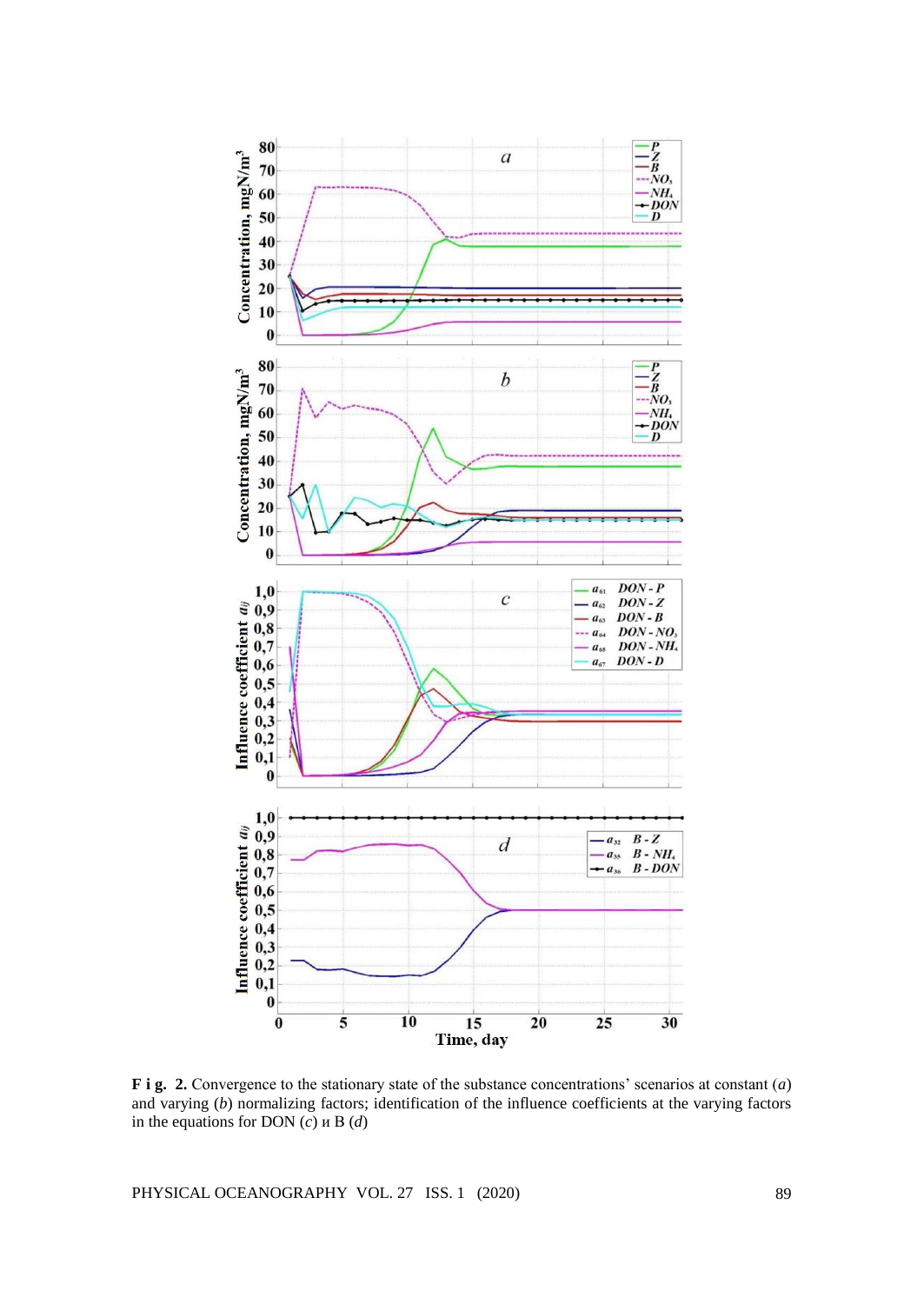

**F i g. 3.** Data of multi-year observations of the nitrate (*a*) and ammonium (*b*) concentrations in the Sevastopol Bay; graphs of average multi-year monthly average variability of *NO<sup>3</sup>* (*c*) and *NН<sup>4</sup>* (*d*) concentrations resulted from smoothing the nitrate and ammonia observations using 30 values of time series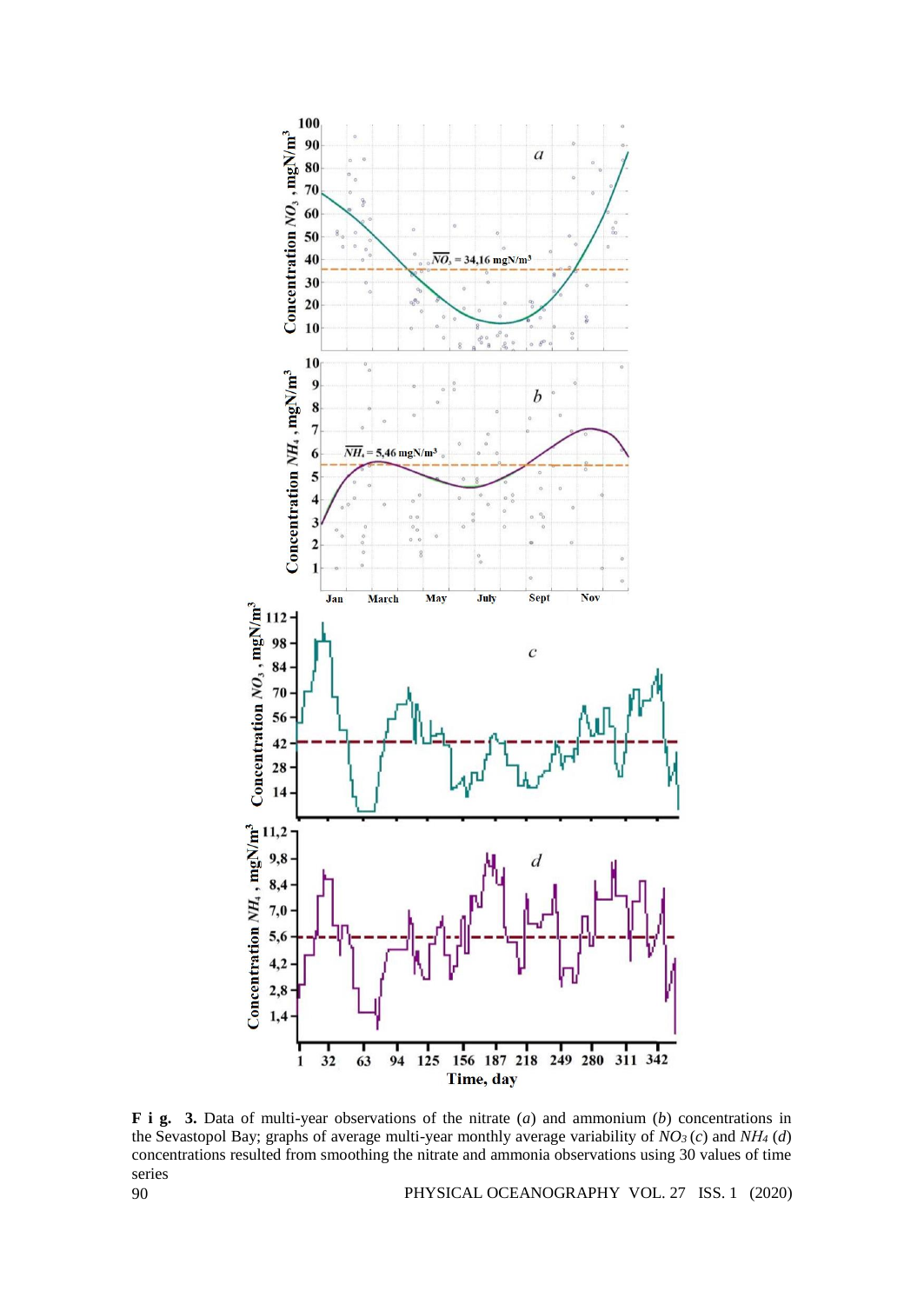

**F i g. 4.** Results of assimilation of time series of the nitrate and ammonia observations shown on Fig. 3, *c* and *d*: *a* and *b* – scenarios of all the model reproduced processes (graphs DON and D coinscide); *c* and *d* – the assimilated observation data ( $NO_3$  *assim* and  $NH_4$  *assim*) and the model reproduced results (*NO<sup>3</sup> model* and *NН4 model*)

PHYSICAL OCEANOGRAPHY VOL. 27 ISS. 1 (2020) 91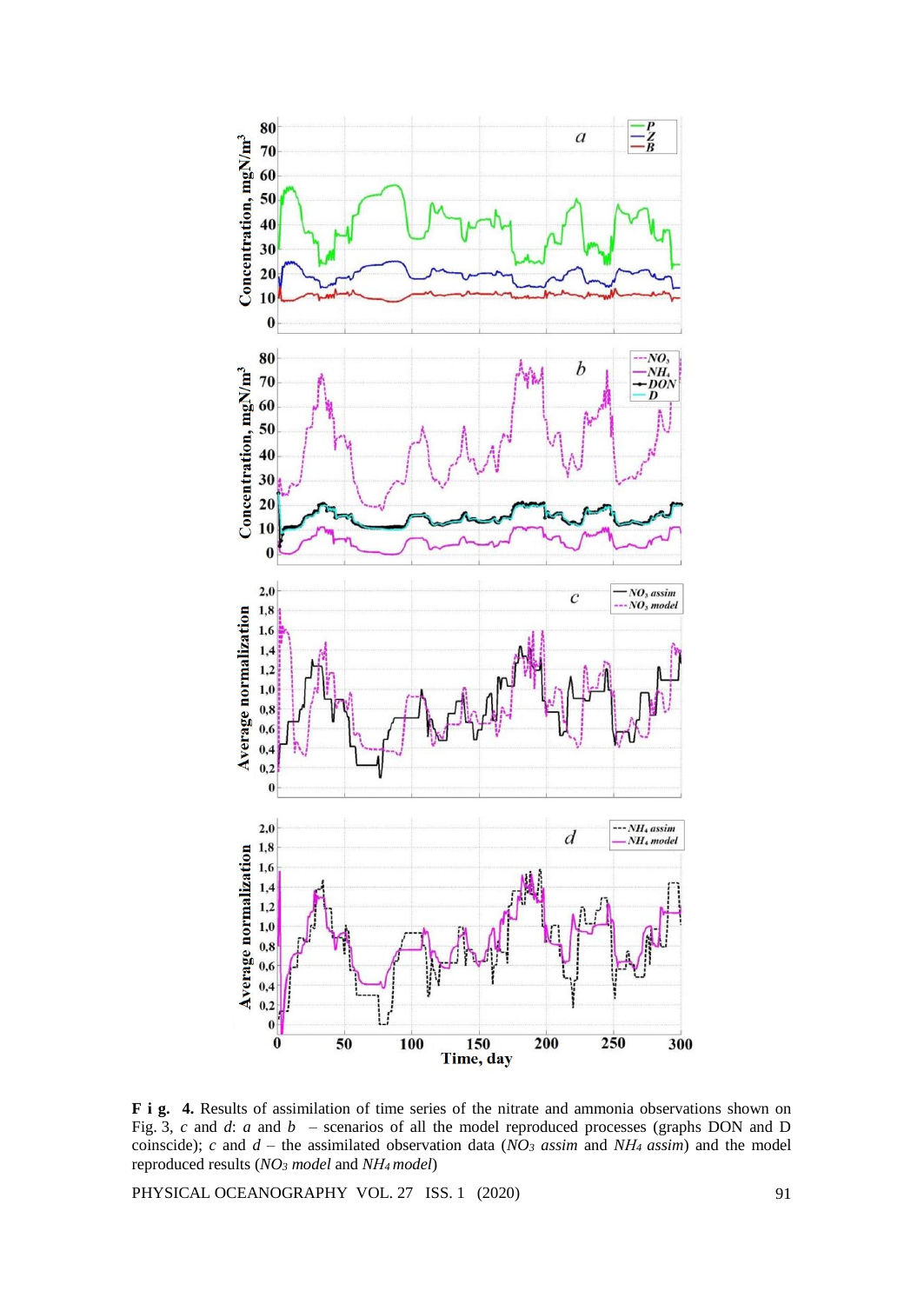It was of interest to compare the observation data of nitrate and ammonium concentrations with the scenarios of these variables reconstructed by the model based on the results of assimilation of observations (Fig. 4, *c* and *d*). Visual assessment confirms their close match. However, it should be taken into account that the nitrate and ammonium concentration scenarios are formed not only by the direct effect of assimilating observations on them, but also by multiple feedbacks with other model variables. The variances of the differences between the observations and the scenarios of nitrate and ammonium concentrations were 8.3% for nitrates and 5.6% for ammonium from the variances of the corresponding observation time series.

### **Conclusion**

The construction of integral models of marine ecosystems by the adaptive balance of causes method is based on the use of logistic type equations (5), which provide quick convergence of solutions to a stationary state due to negative secondorder feedbacks available in each of the model equations. Similar models describe the ecosystem response to external effects. The essence of the reaction is the mutual adaptation of the model variables to each other and to external effects. An important property of adaptive models is the preservation of the material balances of biological and chemical substance transformation reactions in the marine environment. Following the material balance conservation laws, the adaptive model tends to establishment of dynamic balances of external and intra-system effects.

The presented parameterization of intra-system effects is of fundamental importance for striking the material balances in the modeling of marine ecosystems using the adaptive balance of causes method. In the adaptive models the traditional parameterization of relationships between biochemical processes, which is based on attracting large amounts of information and a number of bulky formulas, can be used. However, in such a case the main advantage of adaptive models over traditional ones (the simplicity of the system of modular equations and the guaranteed stability of their solutions) will be significantly weakened. Therefore, the idea of using the known stationary state of an adaptive model to obtain simple assessments of the influence coefficients realized in this work is of practical interest.

Computational experiments carried out with the integrated ecosystem model of the Sevastopol Bay confirmed the hypothesis that the use of normalized ratios of average process values as assessments of mutual effects of processes allows reproducing scenarios of processes in the ecosystem. The reaction of the model to external effects with constant and variable normalizing factors, which showed that variable factors provide higher model sensitivity to external effects, is studied.

#### REFERENCES

1. Timchenko, I.E., Igumnova, E.M. and Timchenko, I.I., 2016. *Adaptive Balance Models for Environmental-Economic Systems*. CreateSpace Independent Publishing Platform, 486 p.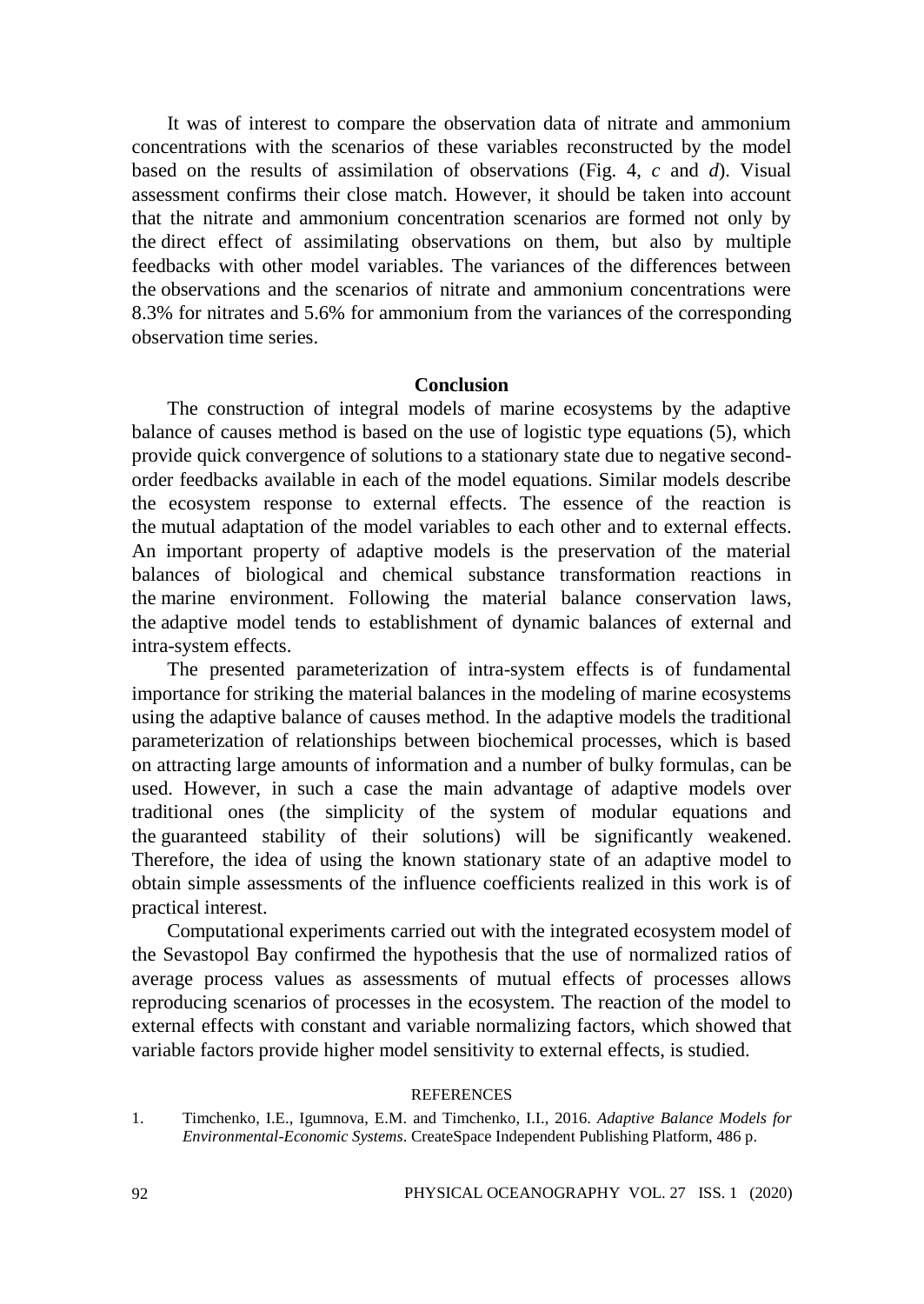- 2. [Timchenko, I.Е., Lazarchuk,](http://мгфж.рф/index.php/repository?id=394) I.P. and Igumnova, E.M., 2017. Assimilation of the [Observational Data in the Marine Ecosystem Adaptive Model at the Known Mean Values](http://мгфж.рф/index.php/repository?id=394) [of the Processes in the Marine Environment.](http://мгфж.рф/index.php/repository?id=394) *Physical Oceanography*, (5), pp. 71-86. [doi:10.22449/1573-160X-2017-5-71-86](http://мгфж.рф/index.php/repository?id=394)
- 3. Timchenko, I.E., Igumnova, E.M. and Svishchev, S.V., 2019. Application of the Principles of the Marine Ecosystems' Adaptive Modeling to the Hydrochemical Observations in the Sevastopol Bay. *Physical Oceanography*, 26(1), pp. 63-76. doi:10.22449/1573-160X-2019-1-63-76
- 4. Voinov, A., 2008. *Systems Science and Modeling for Ecological Economics*. New York: Academic Press, 432 p.
- 5. Radtke, H. and Burchard, H., 2015. A Positive and Multi-Element Conserving Time Stepping Scheme for Biogeochemical Processes in Marine Ecosystem Models. *Ocean Modelling*, 85, pp. 32-41. doi:10.1016/j.ocemod.2014.11.002
- 6. Korotaev, G.K., Oguz, T., Dorofeyev, V.L., Demyshev, S.G., Kubryakov, A.I. and Ratner, Yu.B., 2011. Development of Black Sea Nowcasting and Forecasting System. *Ocean Science*, 7(5), pp. 629-649. doi:10.5194/os-7-629-2011
- 7. Podgornyj, K.A., 2012. Investigation of the Properties of Spatially Homogeneous Mathematical Model of the Four-Component Plankton System. *Mathematical Biology and Bioinformatics*, 7(1), pp. 299-321. doi:10.17537/2012.7.299 (in Russian).
- 8. Long, R.D., Charles, A. and Stephenson, R.L., 2015. Key Principles of Marine Ecosystem-<br>Based Management. Marine Policy, 57, pp. 53-60. Management. *Marine Policy*, 57, pp. http://dx.doi.org/10.1016/j.marpol.2015.01.013
- 9. Platt, T., Mann, K.H. and Ulanowicz, R.E., eds., 1981. *Mathematical Models in Biological Oceanography*. Paris: The UNESCO Press, 157 p.
- 10. Costanza, R., de Groot, R., Sutton, P., van der Ploeg, S., Anderson, S.J., Kubiszewski, I., Farber, S. and Turner, R.K., 2014. Changes in the Global Value of Ecosystem Services. *Global Environmental Change*, 26, pp. 152-158. http://dx.doi.org/10.1016/j.gloenvcha.2014.04.002
- 11. Murray, J.D., 2003. *Mathematical Biology II: Spatial Models and Biomedical Applications*. New-York: Springer, 814 p. https://doi.org/10.1007/b98869
- 12. Fasham, M.J.R., Ducklow, H.W. and McKelvie S.M., 1990. A Nitrogen-Based Model of Plankton Dynamics in the Oceanic Mixed Layer. *Journal of Marine Research*, 48(3), pp. 591- 639. https://doi.org/10.1357/002224090784984678
- 13. Svishchev, S.V., 2018. Adaptive Modeling of Nitrification in the Sevastopol Bay. *Ecological Safety of Coastal and Shelf Zones of Sea*, (2), pp. 60-65. doi:10.22449/2413-5577-2018-2-60- 65 (in Russian).
- 14*.* Moiseev, N.N., Aleksandrov, V.V. and Tarko, A.M., 1985. [*The Man and the Biosphere. Experience of System Analysis and Experiments with Models*]. Moscow: Nauka, 271 p. (in Russian).
- 15. Sarkisyan, A.S., 2016. Main Directions in the Simulation of Physical Characteristics of the World Ocean and Seas. *Izvestiya, Atmospheric and Oceanic Physics*, 52(4), pp. 335-340. doi:10.1134/S0001433816040101
- 16. Orekhova, N.A., Romanov, A.S. and Khoruzhiy, D.S., 2011. Interannual Changes in the Concentration of Nutrients in the Sevastopol Region for the Period 2006–2010. In: MHI, 2011. *Ecological Safety of Coastal and Shelf Zones and Comprehensive Use of Shelf Resources*. Sevastopol, MHI. Iss. 25 (1), pp. 192-199 (in Russian).
- 17. Orekhova, N.A. and Varenik, A.V., 2018. Current Hydrochemical Regime of the Sevastopol Bay. *Physical Oceanography*, 25(2), pp. 124-135. doi:10.22449/1573-160X-2018-2-124-135
- 18. Myslina*,* M.A. and Varenik, A.V., 2019. Inorganic Nitrogen Deposition with the Atmospheric Precipitations to the Sevastopol Bay in 2015-2016. *Ecological Safety of Coastal and Shelf Zones of Sea*, (1), pp. 78-82. doi:10.22449/2413-5577-2019-1-78-82 (in Russian).